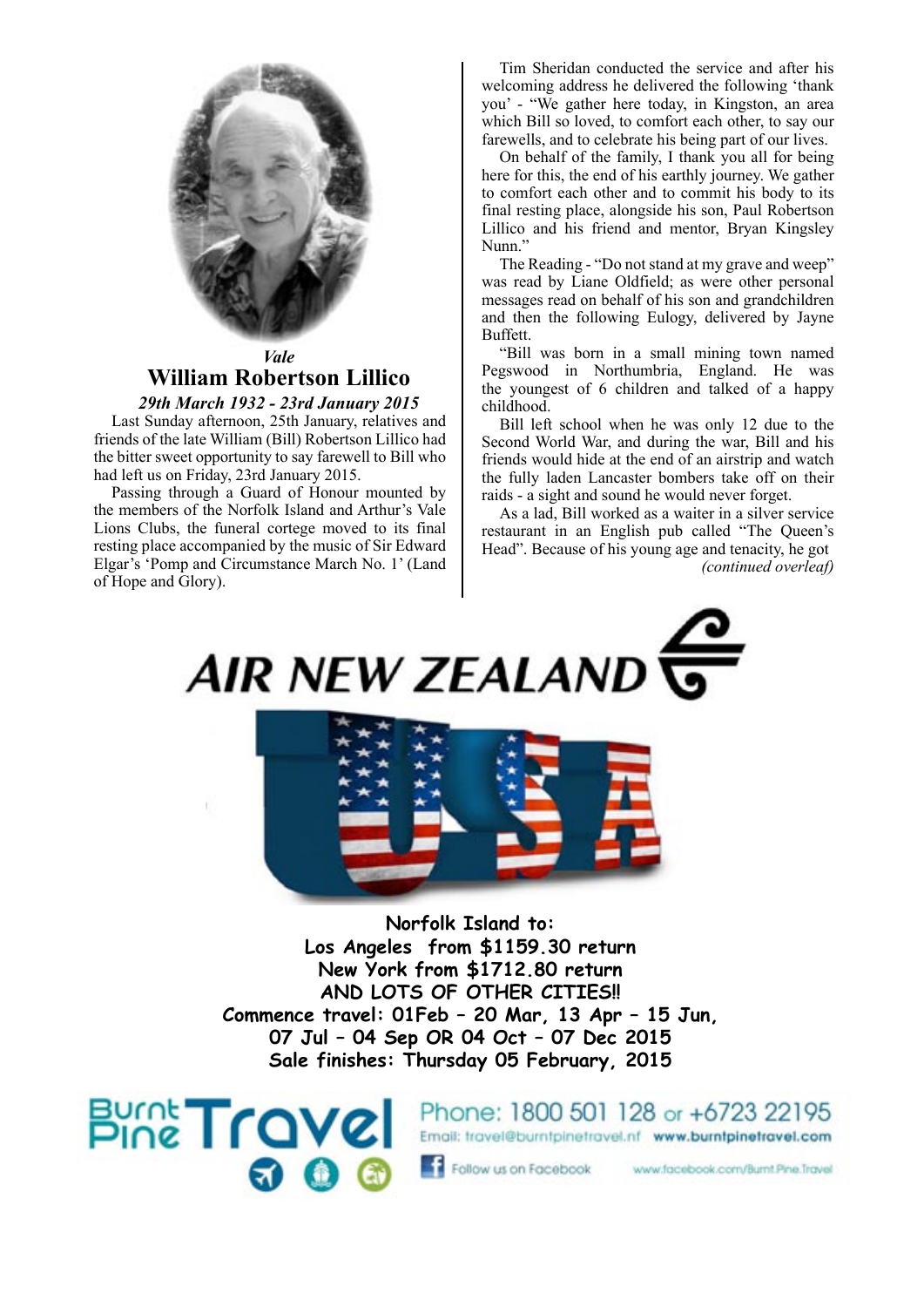#### *William Robertson Lillico - continued*

 lots of tips and combined with his wages he was soon earning more than the head waiter.

Bill's life changed forever when he attended a boy's camp weekend. Bill (the leader) and his mate detonated an explosive in a gully nearby. Gelignite was readily accessible to Bill as his father's job was to lay the charges used to open up coal seams in the mine and he always had gelignite in his working gear. Easy for a young lad to nick! Bryan Nunn was the camp leader and getting caught was Bill's introduction to the man who was to become his father figure, dear friend and mentor. Bryan saw beyond the naughtiness of the deed and at the end of the camp said to Bill "If you ever come to London, look me up and I will find you work in my family's company". Bryan probably never thought that in 2 weeks time that Bill would be on a train to London - a huge undertaking for a 14 year old who had never been outside his small village.

Bryan's family owned a chain of grocery stores called Williams' Brothers and Bill's first job was working on the company telephone exchange. With his broad Geordie accent, no one could understand a word he said, so he was "redeployed" to other areas of the business. Bill worked under Bryan's leadership and was accepted as part of the family. Over the years Bill eventually found his niche supervising the procurement of fresh fruit and vegetables and managing the fleet of delivery vehicles. It was during this period that he designed a hydraulic tailgate to assist with loading and unloading the lorries - a big step forward in transportation of goods at the time.

Bill voluntarily joined the Air Force Reservists and served with the armed forces in occupied Germany after the war. There he witnessed the terrible devastation from the war. In many areas the German people were starving - they were not permitted to have guns to hunt food - so the British Forces often did this for them.

In Germany, he found his two passions, motorbikes and gliding, and two lifelong friends, Peter Godfrey and John Newstead.

Bill's trait of taking risks continued into adulthood; building and racing cars at Brans Hatch and Silverstone raceways, with his good friends, Peter and John. Even after hours and hours of tinkering with the Austin 7's engine, it usually blew up before the finish line.

He also rode motorbikes. His first being a Panther Sloper and he recalled to David, an accident he had on it where he was thrown high enough to see the top of a double decker bus and broke both his arms and wrists.

He was a very keen fisherman, spending many hours on Bryan's 60 foot boat "La Gaviota", a recommissioned vessel which had been used to rescue downed pilots in the war. When a force 8 gale would spring up, Bill loved it!

It was at this time that he met his future wife Joy, who was a nurse, and they had 3 children, David, Paul and Jayne. Summer holidays were spent in Majorca at the Nunn's family villa named "Casa Soleada" These holidays were well documented on super 8 film and shown many times to relive the memorable times spent there with Bryan and Lily. Sadly Paul was killed in a motorbike accident at the age of 20.

One night at home, Bill read an article in the newspaper written by Alan Whicker about Norfolk Island. This caught his interest and from then on he dreamed of retiring there. Time passed and the Nunn family business was sold and Bryan was going on an overseas trip. Bill suggested he go and "check out that Norfolk Island" which he did. The rest is history and eventually Bill's family, as well as Bryan and his long time friend and companion, Lily, sailed for Norfolk Island, with Bill flying ahead to buy houses and to meet them on their arrival in December 1971. As time went by, they each became part of this wonderful community, Norfolk became their home. David and Jayne each had children, giving Bill seven grandchildren, Paul, Dion, Talae, Kyara, Rebecca, Kahli and Ford. He is also great grandfather to Paul's children, Aiyana and Phoenix, and Talae's daughter, Ivy. Another one is due for Talae in June.

In 1983 Bill married Lesley, gained another Daughter in Liane, and became an integral part of Lesley's family.

Over the years on Norfolk, Bill's working life ranged from building, to working at the soft drink factory, to making a business fixing lawn mowers and chain saws. As a self taught mechanic, he earned the name "Mr Fix It" and he restored many machines destined for the scrap heap. Lesley would come home to find Bill at the dining room table carrying out "brain surgery" as he called it, on a chain saw or whipper snipper motor. He was very inventive and modified an old hospital bed to become a mobile workbench which he could raise or lower to suit whatever he was tinkering with in his shed. The shed was his second home. Paul, Dion and Talae would always find him there and the family catch cry became "Whatcha doin' Pa?" For some time he rented out Postie bikes until insurance restrictions and costs made this unviable. One evening he was called to retrieve a bike from the South Pac pool and he even managed to resurrect it after being submerged in water!

*(continued overleaf)*